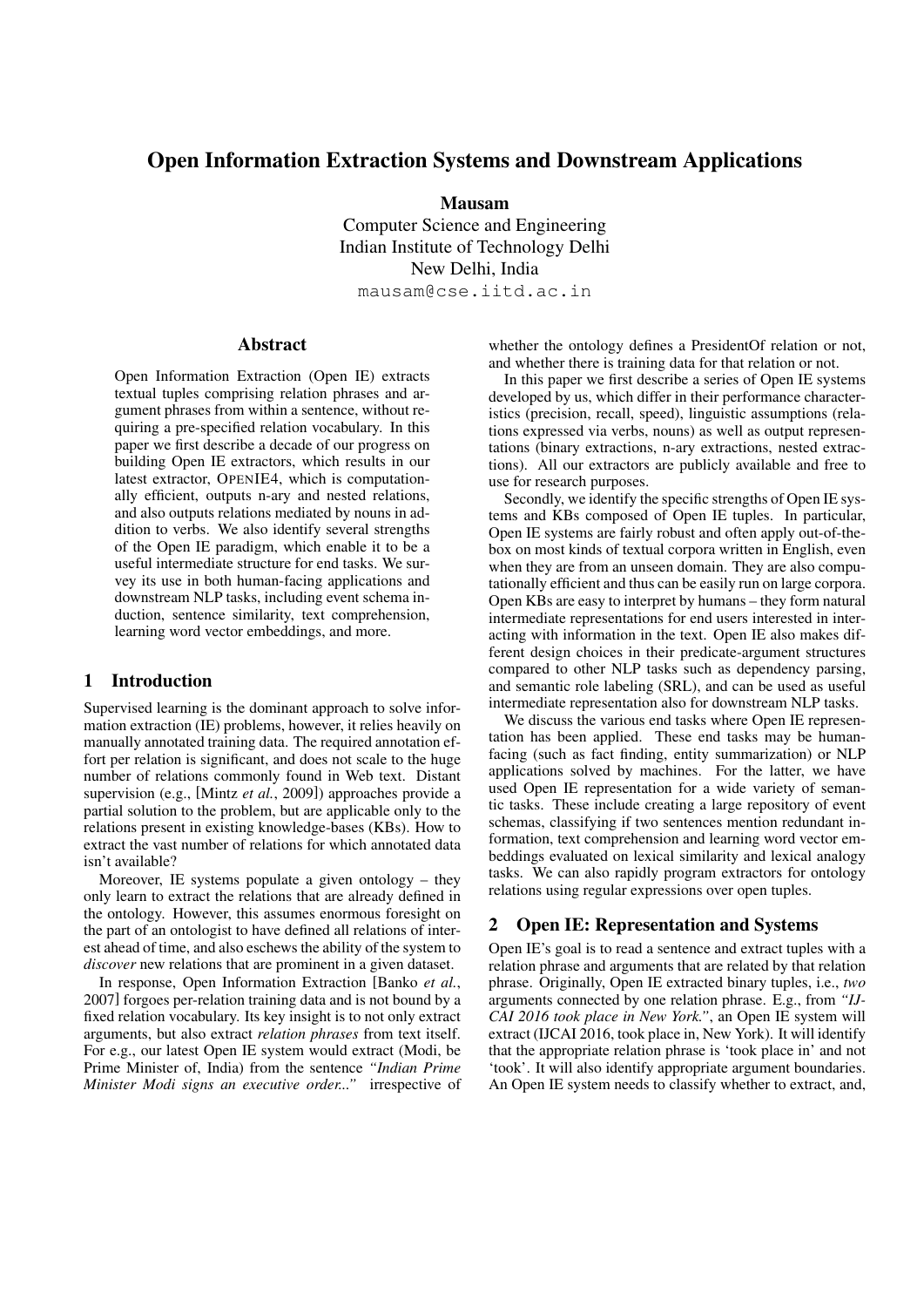| <b>Extractor</b> | Output                | <b>Linguistics</b>           |
|------------------|-----------------------|------------------------------|
| <b>REVERB</b>    | binary                | verb-based rels, NP args     |
| <b>OLLIE</b>     | binary, nested*       | verb/noun rels, phrasal args |
| <b>SRLIE</b>     | binary, n-ary, nested | verb rels, phrasal args      |
| <b>RELNOUN</b>   | binary                | noun rels, NP args           |

Table 1: Comparison of prominent Open IE extractors based on their output representation and linguistic assumptions regarding relation phrases and arguments.

if so, what should the arguments and relation boundaries be. The key technical challenge is lack of training data at scale.

The first generation extractor named TEXTRUNNER [Banko *et al.*, 2007] learns a CRF to label the intermediate words between each potential pair of arguments as part of the relation phrase or not. This sequence labeling formulation is learned by self-supervised training data constructed using heuristics over Penn Tree Bank. The CRF uses only unlexicalized features, so that it can work on lexical items not seen at all in training data. REVERB [Fader *et al.*, 2011; Etzioni *et al.*, 2011] improves over TEXTRUNNER via a careful linguistic analysis of patterns expressing relation phrases in English text. REVERB identifies that a simple regular expression (verb | verb particle | verb word\* particle) covers about 85% of verb-based relation phrases in English. A natural extension, ARGLEARNER performs similar analyses for argument phrases [Etzioni *et al.*, 2011]. They learn simple rules/classifiers to detect relation and argument boundaries.

R2A2, combines REVERB and ARGLEARNER. Its strength is this semantically tractable subset of English language, which can be compactly represented using regular expressions, covers a large fraction of the language and can be effectively used to construct high precision open extractors.

Further analysis reveals that R2A2 misses important recall from verb-based relations that have long-range dependencies or where both arguments are on one side of the verb, from noun-based relations and more. To improve recall, one must identify long tail of patterns, necessitating machine learning approaches; unfortunately, data annotation is expensive at scale. We develop bootstrapping methods where REVERB's high confidence extractions (seed tuples) can act as a source of distant supervision – we match a seed tuples' content words with sentences that use similar words, and hypothesize that these sentences are likely expressing the seed tuple.

Our  $3^{rd}$  generation extractor, OLLIE, learns (mostly) unlexicalized pattern templates on top of this bootstrapped training data [Mausam *et al.*, 2012]. By operating over dependency parses, OLLIE can naturally incorporate long-range dependencies. With machine learning OLLIE can move down the long tail of textual patterns. OLLIE's methods learn verbbased, noun-based, and even some inferential relation patterns. For example, OLLIE can extract (Ahmadinejad, is the President of, Iran) from the sentence *"Ahmadinejad is elected the President of Iran"*, because its patterns learn that 'elected' in such constructions can be dropped in extraction process.

We also develop RELNOUN, a rule-based Open IE system [Pal and Mausam, 2016] for extracting noun-mediated relations such as extracting (Collins, be director of, NIH) from sentences like *"Collins, the director of NIH,..."* or *"NIH director Collins..."*. It encodes various nominal patterns, and

pays special attention to demonyms and compound relational nouns. For example, it extracts (Modi, be the Prime Minister of, India) instead of (Minister Modi, be Prime of, India) or (Modi, be Prime Minister of, Indian) from the sentence *"Indian Prime Minister Modi..."*.

Beyond Binary Tuples: A binary representation isn't always sufficient for expressing information. For instance, from *"Yakub flew from London to Seattle."* it is better to extract one *n-ary* tuple (Yakub, flew, from London, to Seattle)<sup>1</sup> instead of two independent binary tuples (Yakub, flew from, London) and (Yakub, flew to, Seattle). The n-ary tuple retains the relationship between London and Seattle, whereas multiple binary extractions lose it.

Moreover, early systems did not distinguish between information asserted in the sentence versus not asserted. For example, from the sentence *"Early scientists believed that earth is the center of the universe"*, extracting that (earth, is the center of, the universe) will be inappropriate, since the sentence isn't asserting it; it is merely noting that this tuple was believed by early scientists. This requires two modifications to Open IE systems – (1) extracting a *nested* tuple (Early scientists, believed, (earth, is the center of, the universe)), and (2) filtering out (earth, is the center of, the universe).

OLLIE attempts a first solution to this by additionally extracting an attribution context with a tuple, when available (e.g., 'early scientists believed'). SRLIE, our latest Open IE extractor (based on ideas in [Christensen *et al.*, 2011]), solves this problem by analyzing the output of a state-of-theart PropBank-trained SRL system. It analyzes the hierarchical structure between semantic frames to construct multi-verb open relation phrases, and nested relational tuples. This also identifies when a tuple should be filtered out. For example, for the sentence *"John refused to visit a Vegas casino"*, SRL provides two frames, a 'refuse' frame and a 'visit' frame. For the 'visit' frame, the A0 is 'John' and A1 is 'a Vegas casino'. SRLIE's post-processing recognizes that 'visit' frame is nested within the 'refuse' frame and so (John, visit, a Vegas casino) should not be extracted; SRLIE extracts (John, refused to visit, a Vegas casino) in addition to (John, refused, to visit a Vegas casino). Because semantic frames are n-ary, SRLIE is also able to output n-ary extractions.

We combine SRLIE and RELNOUN in our latest Open IE system called OPENIE4.<sup>2</sup> It uses ClearNLP's SRL system, which runs fast and has good SRL performance. OPENIE4 is, therefore, quite efficient itself and obtains a good balance of precision and yield.<sup>3</sup> In evaluation on out-of-domain sentences, OPENIE4 obtains a speed of 52 sentences/sec, which is a little slower than REVERB's 167 sentences/sec, but OPE-NIE4 has better precision and enormously better yield compared to REVERB (over 4 times AUC, area under precisionyield curve). Moreover, OPENIE4 obtains 1.32 times AUC compared to OLLIE run with the fast MaltParser [Nivre *et al.*, 2007], while maintaining the same speed.

<sup>&</sup>lt;sup>1</sup>Note that, for n-ary open extractions, prepositions are written as part of the arguments for accurate reading.

<sup>2</sup>Available at *https://github.com/knowitall/openie*

<sup>&</sup>lt;sup>3</sup>Computing recall is very difficult for Open IE. We compute yield, the no. of correct extractions, which is proportional to recall.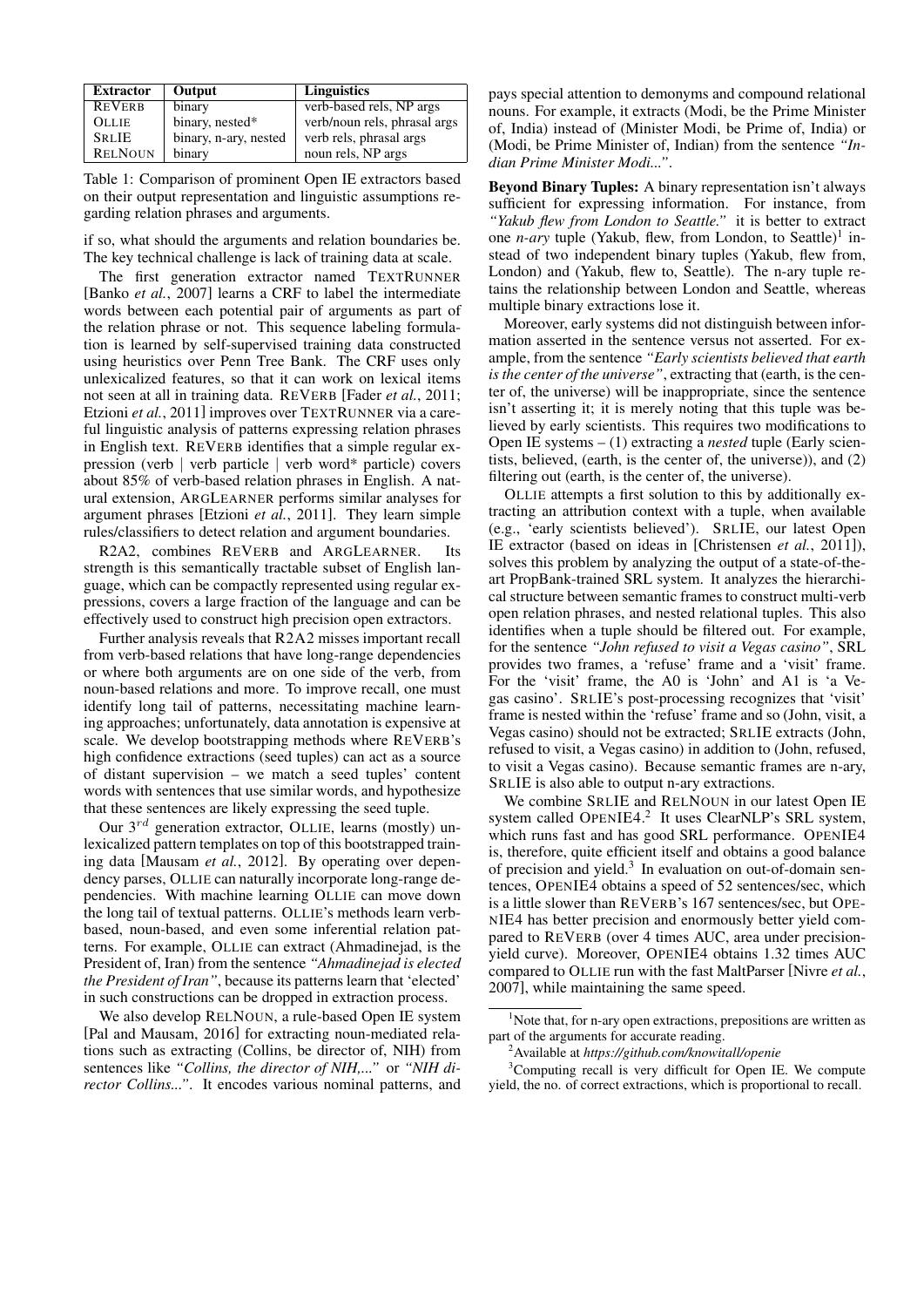### 3 Open IE for End User Tasks

Open IE systems has several strengths. They extract many kinds of relations without requiring any per-relation annotation. Their implementations are robust and accept a variety of English language inputs. They have been developed with an eye on speed. Overall, our systems can often run on a new dataset out-of-the-box and create an Open KB, irrespective of the dataset's domain or size, and without much fine-tuning.

A key advantage of Open IE representation is human readability – open tuples can (almost) be read like small sentences, which makes it very convenient for an end user interacting with an Open KB. This is especially in contrast to parsing or SRL, which output annotations that Open IE does not (like edge labels in dependency tree, or semantic roles), but are harder to interpret for a non-linguist end user.

This readability allows Open IE's direct use in humanfacing applications. For instance, our Open IE demo<sup>4</sup> allows an end user to pose novel queries like "(?, kill, bacteria)" or "(Bill Gates, ?, Microsoft)", which are natural query forms of "what kills bacteria" and "what are the relationships between Bill Gates and Microsoft". The Open IE demo provides a list of answers for each such query, for example, identifying 'antibiotics', 'chlorine', 'heat' for the former and 'founded', 'is the chairman of', 'retired from', for the latter. It is also an alternative way to perform corpus exploration, since the extractions are linked to the source documents from where they were extracted. A user may choose to read an article based on a tuple extracted from it.

Open IE also provides useful data compression (compared to search snippets or reading original document) while still retaining important information. This can help an end-user in obtaining a summary view of a concept. For example, if a user wishes to learn from their text dataset about a specific person named 'Jahangir', running a query for "(Jahangir, ?, ?)" in Open KB enables her to quickly browse all the information extracted from a variety of sentences from possibly different documents, all describing Jahangir. This may let her rapidly learn various facts about this entity – that (Jahangir, was a Mughal ruler in, India), (Jahangir, died in, 1627), (Jahangir, succeeded, Akbar), and (Jahangir, was succeeded by, ShahJahan). We believe such interactions are quite valuable for intelligence analysts, and news reporters, who are drowning in information and need an interactive method for information summarization.

## 4 Open IE for NLP End Tasks

Semantic applications typically derive features from some intermediate representation of text, such as bag of words (BoW), dependency parses, semantic role labels, verbsubject/verb-object structures, etc. In several recent works, we have found Open IE to be a useful intermediate representation for downstream NLP tasks. Compared to parsing and SRL, Open IE does not offer any dependency/semantic annotations, but it offers a lightweight representation to crisply express structural predicate-argument information. Compared to verb-subject/object structures and BoW, Open IE retains

important facts expressed in the sentence, which can lead to better downstream performance. We now list NLP tasks in which Open IE representation has been effective.

Traditional IE: For populating a new ontology, Open IE provides a useful domain-independent representation of facts in text; domain-specific rules can operate over open tuples to populate a given ontology. Since Open IE representation is human-interpretable, these rules are fairly easy to write by a domain expert. For example, for TACKBP'2013 an NLP expert spent three hours writing such rules and was able to create a working extractor for 41 relations of interest obtaining a precision of about 0.8 but low recall [Soderland *et al.*, 2013]. Another nine hours of work achieved, at a similar precision, the median recall among all the competitors of the competition. We have released our software OREO, a traditional IE system that can be rapidly retargeted to a new domain.<sup>5</sup> We have also investigated rule learning and active learning approaches to automate the process of creating rules from labeled data [Soderland *et al.*, 2010].

Event Schema Induction: Inducing open-domain event schemas at scale first requires compiling sets of relations that appear in concert. We run Open IE on a large news corpora (1.8 million articles) and release a novel *Relgrams* dataset, which lists pairs of relation phrases that frequently co-occur in news [Balasubramanian *et al.*, 2012]. <sup>6</sup> We further run graph clustering over Relgrams to induce a set of common event schemas. We post-process the schemas to infer argument types, and their roles in a schema. Careful evaluation over Mechanical Turk reveals that our Open IE-based schemas are much more coherent and accurate compared to earlier work that uses pairs of verb-subject and verb-object as the base representation [Balasubramanian *et al.*, 2013].

Sentence Similarity: Summarization systems require a model of redundancy so that summaries don't repeat information. We find that Open IE-based tuple overlap is an effective unsupervised measure of redundancy between two sentences [Christensen *et al.*, 2013]. When we improved this model to create a supervised redundancy model, Open IE-based overlap continued to be a useful feature [Christensen *et al.*, 2014].

Text Comprehension: In this study, we convert a sentence into different base representations (Open IE, SRL, dependency parsing, BoW) from which natural features are extracted. We then create a text comprehension system, in which machine reads a passage of text and then answers questions. We use a single Q/A algorithm operating over different feature sets. We find that Open IE comprehensively outperforms BoW and SRL; its improvements over dependency parsing are marginal [Stanovsky *et al.*, 2015].

Lexical Similarity and Analogy: Training of vector embeddings for words has become an important intermediate task, since word vectors have been widely useful in a variety of downstream semantic applications. Recent work [Levy and Goldberg, 2014] shows that vector embeddings can be trained not only over BoW contexts, but also over dependency

<sup>4</sup>Available at *http://openie.allenai.org/*

<sup>5</sup>Available at *https://github.com/abhishekyadav43/OREO-OpenIE-based-Relation-Extraction-for-Ontology*

<sup>6</sup>Available at *http://relgrams.cs.washington.edu*